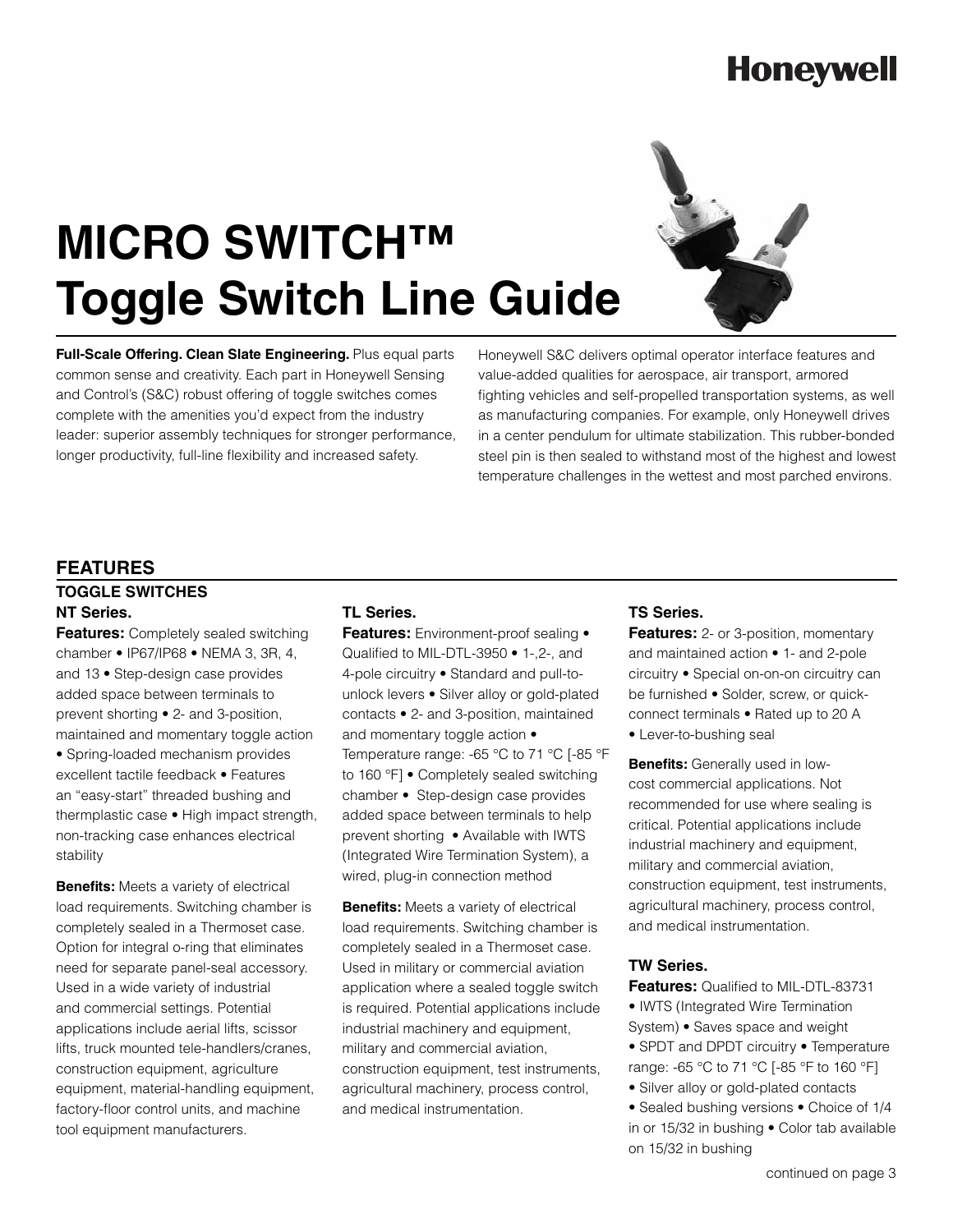### **Honeywell**

### **MICRO SWITCH™ Toggle Switch Line Guide**



**NT Series** 



#### **The most powerful part: Possibilities.**

Honeywell S&C offers one-stop convenience for every toggle switch need:

**NT Series:** Cost-effective, industrial-grade design meets NEMA and IP requirements. Features an "easy-start" threading bushing, plus optional panel stand off with O-ring seal, eliminating additional behind-the-panel hardware and seal.

**TL Series:** Military-grade design, environmentally sealed and qualified to MIL-DTL-3950. Featuring a large selection of circuitries, lever designs and electrical terminations, with silver or gold contacts.

**TS Series:** Used for manual operation, with special on-onon circuitry available. TS series switches have 2- or 3-position, momentary and maintained action switches with 1- and 2-pole circuitry.

**TW Series:** Miniature military-grade design and environmentally sealed switches. A large selection of circuitries, electrical terminations, levers and bushing designs, with silver or gold contacts.

| Toaale |  |
|--------|--|
| witche |  |

**Toggle**

| Type               | industrial-grade toggle                                                                                                  | military-grade toggle                               |
|--------------------|--------------------------------------------------------------------------------------------------------------------------|-----------------------------------------------------|
| <b>Action</b>      | 2- or 3-position<br>momentary and maintained action                                                                      | 2- or 3-position<br>momentary and maintained action |
| <b>Levers</b>      | standard, locking, special design, tab                                                                                   | standard, special design, tab, paddle, no<br>lever  |
| <b>Mounting</b>    | bushing 15/32 in with option for integral<br>o-ring (as shown) that eliminates need for<br>separate panel-seal accessory | bushing 15/32 in                                    |
| <b>Termination</b> | solder, screw, quick-connect                                                                                             | IWTS, solder, screw, quick-connect,<br>leadwire     |
| <b>Approvals</b>   | UL, CSA, CE                                                                                                              | UL, CSA, CE, qualified to MIL-DTL-3950              |
| <b>Circuitry</b>   | SPST, SPDT, DPST, DPDT<br>4PST. 4PDT                                                                                     | SPST, SPDT, DPST, DPDT<br>3PST. 3PDT. 4PST. 4PDT    |
| <b>Contacts</b>    | silver alloy                                                                                                             | silver alloy, gold-plated                           |





| <b>Switches</b>    |                                                     |                                                                         |
|--------------------|-----------------------------------------------------|-------------------------------------------------------------------------|
|                    | <b>TS Series</b>                                    | <b>TW Series</b>                                                        |
| <b>Type</b>        | commercial grade toggle                             | miniature toggle                                                        |
| <b>Action</b>      | 2- or 3-position<br>momentary and maintained action | 2- or 3-position<br>momentary and maintained action                     |
| <b>Levers</b>      | standard                                            | standard, locking, special design, tab                                  |
| <b>Mounting</b>    | bushing 15/32 in                                    | bushing $15/32$ in or $1/4$ in                                          |
| <b>Termination</b> | solder, screw, quick-connect                        | IWTS, solder, screw, quick-connect,<br>H <sub>58</sub> , T <sub>2</sub> |
| <b>Approvals</b>   | UL, CSA                                             | UL, qualified to MIL-DTL-83781                                          |
| <b>Circuitry</b>   | SPST. SPDT. DPST. DPDT                              | SPST. SPDT. DPST. DPDT                                                  |
| <b>Contacts</b>    | silver cadmium oxide                                | silver alloy, gold-plated                                               |